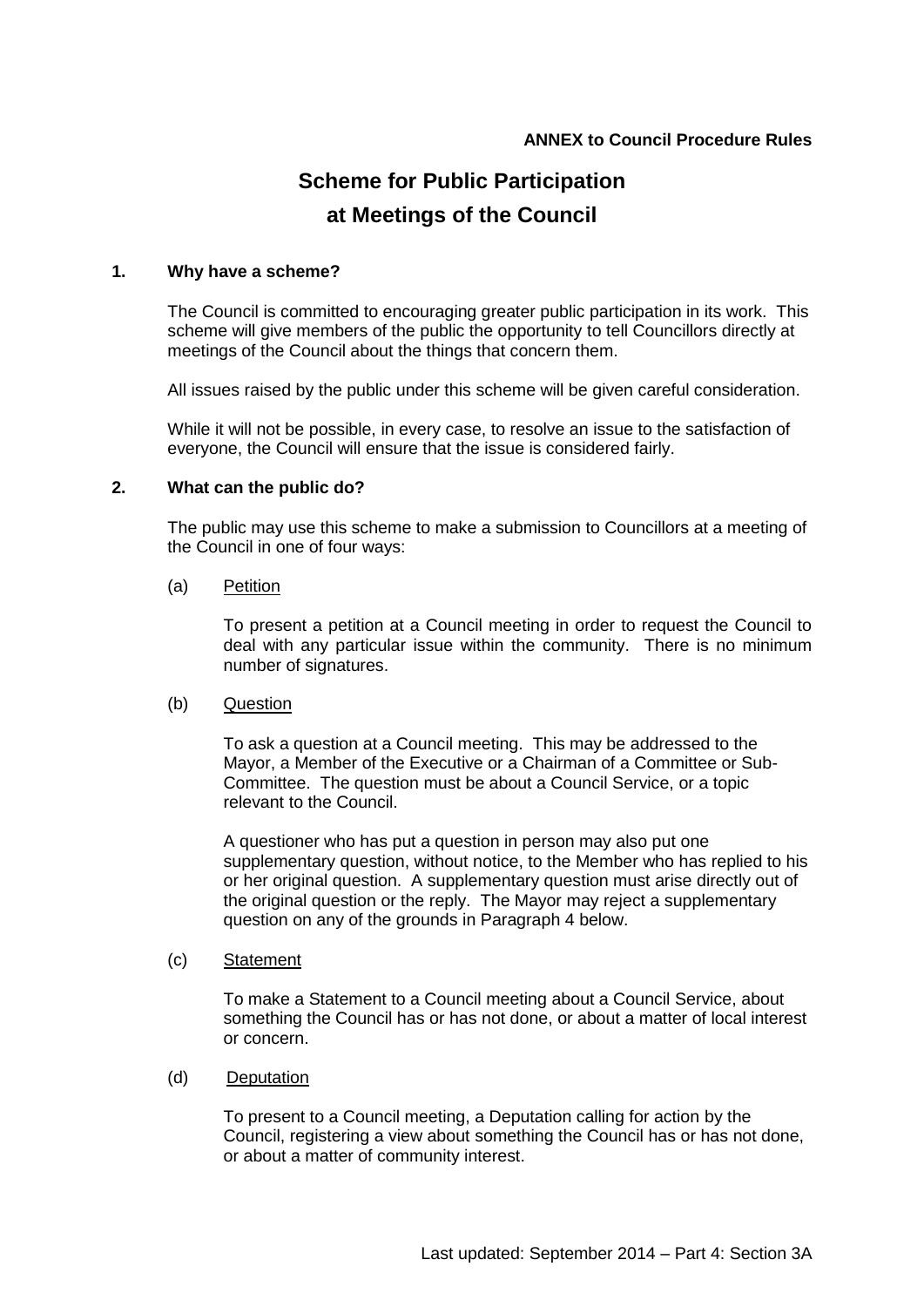A Deputation may only be made on behalf of an organised group of residents or other interested parties.

## **3. Relevance to the Council**

The content of any form of submission must be about something that is within the Council's responsibilities. This includes matters of interest to the Council as a community leader.

## **4. What falls outside the scheme?**

Some matters fall outside the scope of this scheme. These are:

- Individual's circumstances where it would not be appropriate for details to be aired in open session;
- Applications for legal consents where alternative procedures exist for the public to offer views; and
- Other proposals of any kind which have been formally published and where specific arrangements are made for the public to express their views.

The Chief Executive may also reject a submission if it:

- is not about a matter for which the local authority has a responsibility or which affects the Borough;
- is defamatory, frivolous or offensive;
- is substantially the same as a submission which has been put to a meeting of the Council in the past six months;
- Is about the subject of an appeal or review procedure that has not yet been concluded, or
- requires the disclosure of confidential or exempt information.

#### **5. Number of submissions**

At any one meeting, no person may make more than one submission and no more than two submissions may be made on behalf of one organisation or group.

#### **6. Notice of Submission**

A submission may only be made if notice has been given by delivering it, in writing, or by electronic mail, to the Head of Democratic and Registration Services, by no later than 10am on the  $7<sup>th</sup>$  working day prior to the date of the Council meeting. (the date of the Council meeting not count)

A question must be set out, in full, and a written summary of all points to be raised in any other form of submission must be provided. This will ensure that time is available to prepare advice for the meeting, an individual Councillor or the person making the submission. Each submission must give the name and address of the person who will make the submission at the meeting and, in the case of questions,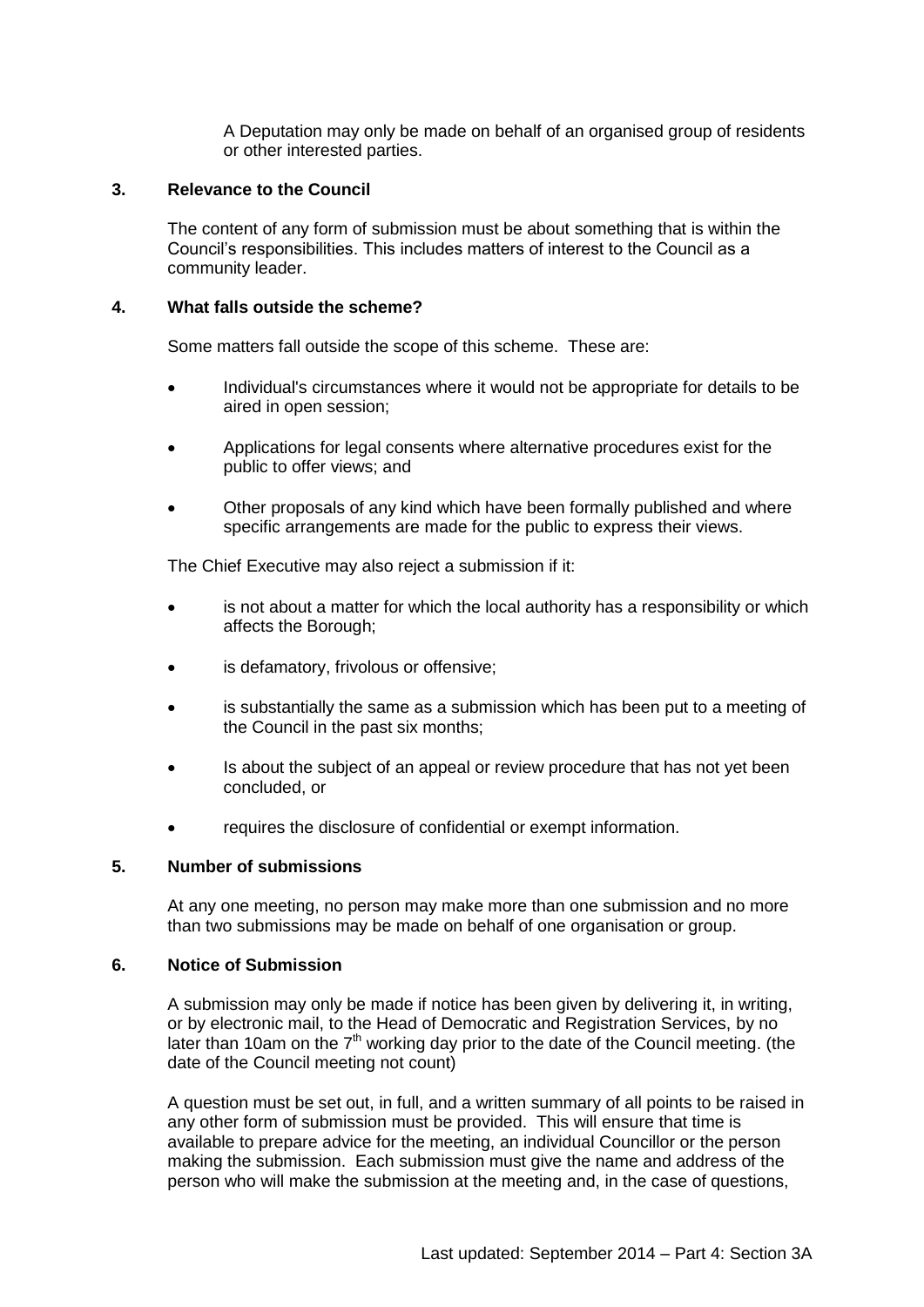must include the name, or office, of the Member of the Council to whom it is to be put.

## **7. Advice on Content**

The Head of Democratic and Registration Services will be available to give advice to the public about the content of their submissions and the process. The Head of Democratic and Registration Services will also give advice to the Mayor and Members on such matters as necessary.

#### **8. Who can use the Scheme?**

The Scheme is open to any resident in the area covered by the Authority. The Scheme is also open to a representative of a business operating in the area of the Authority.

The Scheme is not open to employees of the Council wishing to make representations in that capacity. Employees' rights as private citizens to use this scheme are preserved.

Only one person may speak about each submission at the meeting. In the case of a Statement or Deputation on behalf of more than one person, the Notice should identify others who are party to the submission.

## **9. At which meetings may submissions be made?**

Any submission under this scheme may be made at any ordinary meeting of the Council other than the Annual Meeting.

#### **10. Support for the Public**

The prospect of speaking at a formal meeting of the Council may be daunting for the public. Every help and support will be made available to those who wish to use this scheme. The Councillors and Officers present will treat members of the public with courtesy and respect.

#### **11. Time Limits**

No individual submission will be allowed more than three minutes at a meeting. This rule will be strictly enforced in fairness to all those who wish to address the meeting.

The overall time allowed at a meeting to hear and deal with submissions from the public will be decided by the Mayor, or by the meeting itself, but will not normally exceed thirty minutes. This will take into account the issues to be raised in the submissions, the number of submissions and the other business of the meeting.

Submissions will be heard in the order notice of them was received, except that the Mayor may group together similar matters. Where there is insufficient time to deal with all submissions received, the Mayor will decide which submissions should be dealt with at the meeting. Any submissions not dealt with will be formally received by the meeting and a written response will be given as soon as possible after the meeting.

#### **12. Balance**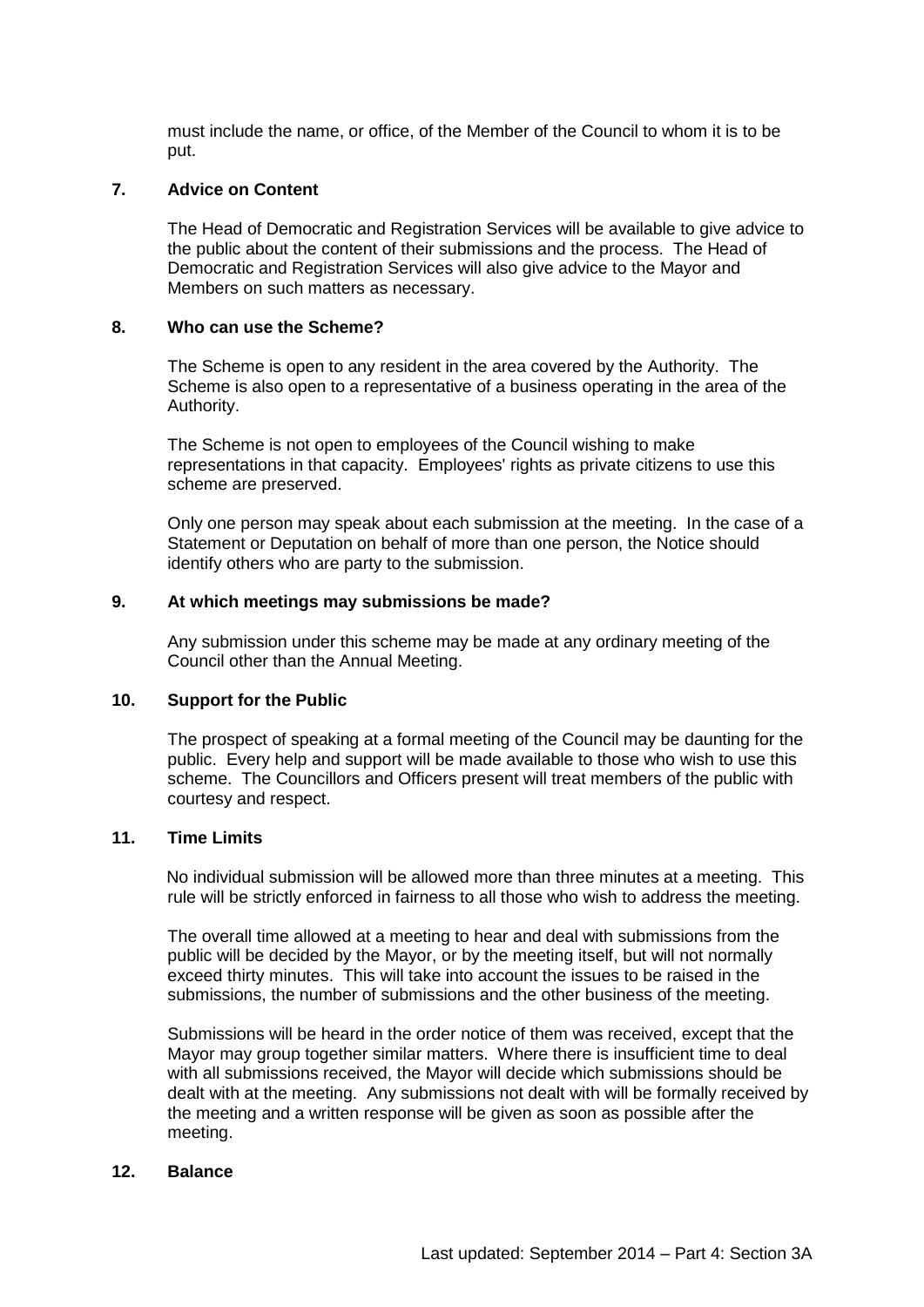The Mayor will ensure that those who are making submissions on opposite points of view on the same subject are treated equally as far as possible.

## **13. How will submissions be dealt with at the meeting?**

Details of all submissions will be printed on the agenda for the relevant meeting. If the subject matter of the submission is already on the agenda for the meeting, the meeting will be prepared to defer consideration of the submission until that item on the agenda is reached.

If necessary, and convenient to the other business, the Mayor or the meeting itself will agree to advance that item in the order or proceedings.

The Mayor will invite the member of the public to address the meeting for up to three minutes. If the submission is in the form of a question, the Mayor will invite the Questioner to put the question to the Member named in the Notice. If a person who has made a submission is unable to be present, they may ask the Mayor to present the submission to the Council on their behalf. In the case of a question, the Mayor may ask the question on the Questioner's behalf or indicate that a written reply will be given. In any case the Mayor may decide, in the absence of the person making the submission, that the submission will not be dealt with.

## **14. Councillors' Questions on Submissions**

Councillors will be allowed up to five minutes to ask solely factual questions of the person making each submission. This is included in the thirty minutes normally set aside for dealing with submissions.

#### **15. Written Answers to Questions**

Any question which cannot be dealt with during the allocated time, either because of lack of time or because of the non-attendance of the Member to whom it was to be put, will be dealt with by a written answer. Written answers shall be sent to the Questioner and copied to all Members of the Council.

#### **16. Action the Meeting May Take**

In the case of a question, the Councillor named in the Notice will reply, or in his or her absence, the Mayor may ask another Councillor to reply. The reply will count against the thirty minute time limit. A written reply may be given where this is more convenient and can be circulated at the meeting.

Unless the submission relates directly to an issue to be dealt with at the meeting, petitions will normally be referred for consideration by the same, or another body, within the Authority on a report from Officers.

In the case of Statements and Deputations, the meeting will decide on the most appropriate course of action, which will be either to note the submission or to request an Officer report to a subsequent meeting of the Executive or appropriate Committee or Sub-Committee on the issue raised.